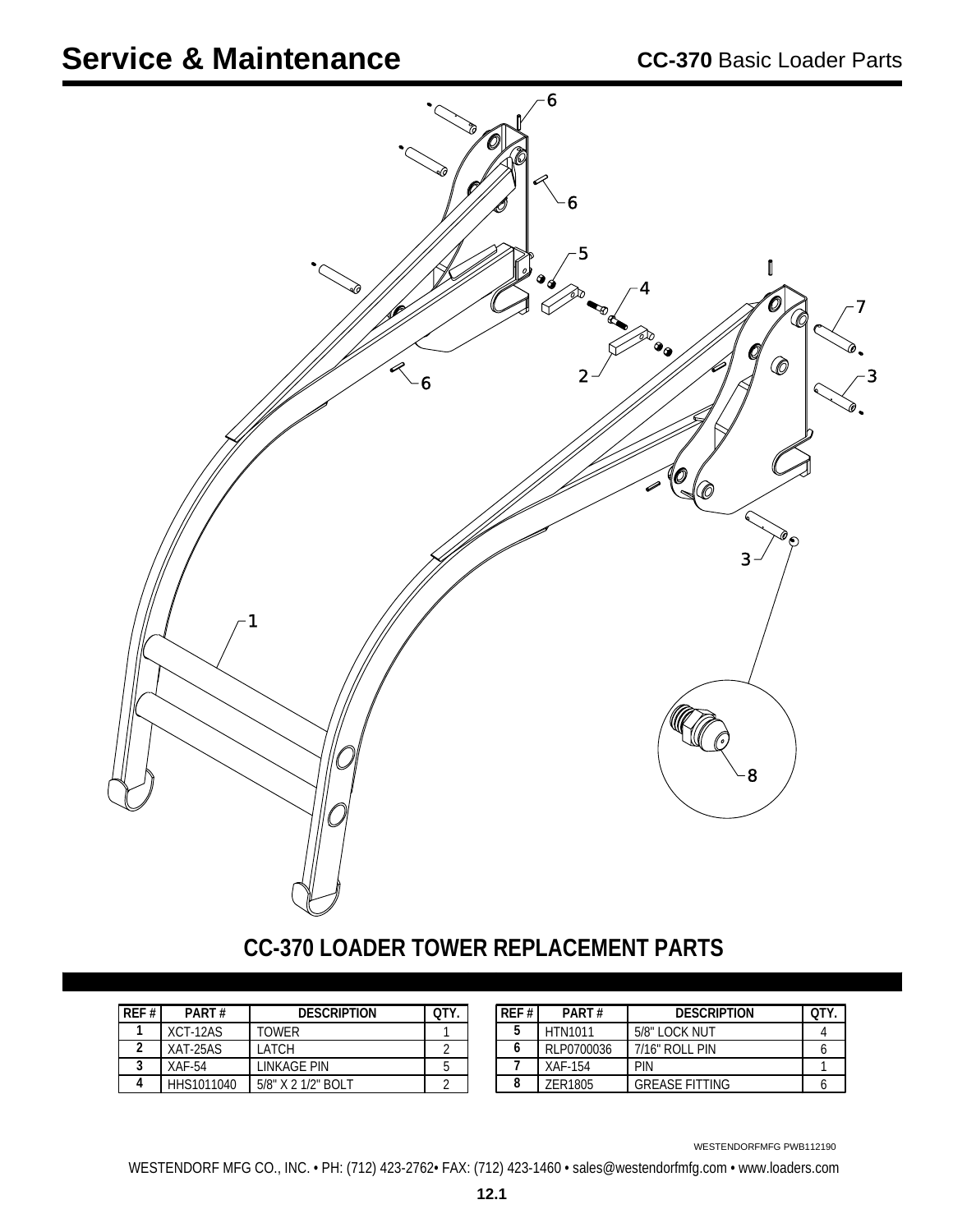

## **CC-370 LOADER FRAME REPLACEMENT PARTS**

| REF# | PART#               | <b>DESCRIPTION</b>                  | QTY.           | REF# | PART#            | <b>DESCRIPTION</b>          | QTY.           |
|------|---------------------|-------------------------------------|----------------|------|------------------|-----------------------------|----------------|
|      | XCF-4AS             | FRAME                               |                | 15   | LAC-25-01        | ROTATIONAL HEIGHT INDICATOR |                |
| 2    | $XCF-10$            | <b>BUCKET LINKAGE</b>               | 2              | 16   | <b>FMT-303</b>   | PIN LOCK                    | 2              |
| 3    | XCF-10AS            | PIVOT STRAP                         | $\mathfrak{D}$ | 17   | <b>FMT-304</b>   | <b>HOLD DOWN</b>            | $\overline{2}$ |
| 4    | XCF-15AS            | <b>BUCKET LINKAGE</b>               | 2              | 18   | LMF-28AS         | PIVOT PIN                   | 2              |
| 5    | XCF-23AS            | <b>SELF LEVELING TUBE</b>           | 2              | 19   | <b>LMF-125AS</b> | ROUND HEAD PIN              | 2              |
| 6    | $XCF-29AS - R$      | INSIDE SELF LEVELING PLATE (RIGHT)  |                | 20   | $XAF-54$         | LINKAGE PIN                 | 2              |
|      | <b>XCF-29AS - L</b> | INSIDE SELF LEVELING PLATE (LEFT)   |                | 21   | $LW-32$          | <b>INSERT BUSHING</b>       | 8              |
| 8    | $XCF-30AS - R$      | OUTSIDE SELF LEVELING PLATE (RIGHT) |                | 22   | HHS0616016       | 3/8" X 1" BOLT              | $\overline{2}$ |
| 9    | <b>XCF-30AS - L</b> | OUTSIDE SELF LEVELING PLATE (LEFT)  |                | 23   | RLP0700036       | 7/16" ROLL PIN              | 4              |
| 10   | XCF-47AS            | CROSS PIPE CAP                      | 2              | 24   | DRP0600032       | DOUBLE ROLL PIN             | 4              |
| 11   | $XCF-54$            | <b>KEYED PIN</b>                    | $\mathfrak{D}$ | 25   | <b>SR-B16</b>    | 2 1/16" O.D. WIRE RING      | $\overline{2}$ |
| 12   | XCF-56AS            | <b>LOCK PIN</b>                     | 4              | 26   | <b>SR-C10</b>    | SNAP RING                   | 6              |
| 13   | <b>XCF-125</b>      | <b>PIN</b>                          | 2              | 27   | ZER1805          | <b>GREASE FITTING</b>       | 18             |
| 14   | LAC-15-11           | ROTATIONAL BUCKET INDICATOR         |                | 28   | LWM06            | 3/8" LOCK WASHER            | $\overline{2}$ |

*XCF-54 KIT includes 11 (1), 16 (1), 17 (1), 22 (1), 25 (1), and 28 (1). NOTE: \* When ordering replacement pin, order XCF-54 KIT.*

WESTENDORFMFG PWB112190

WESTENDORF MFG. CO., INC. • PH:(712) 423-2762 • FAX: (712) 423-1460 • sales@westendorfmfg.com • www.loaders.com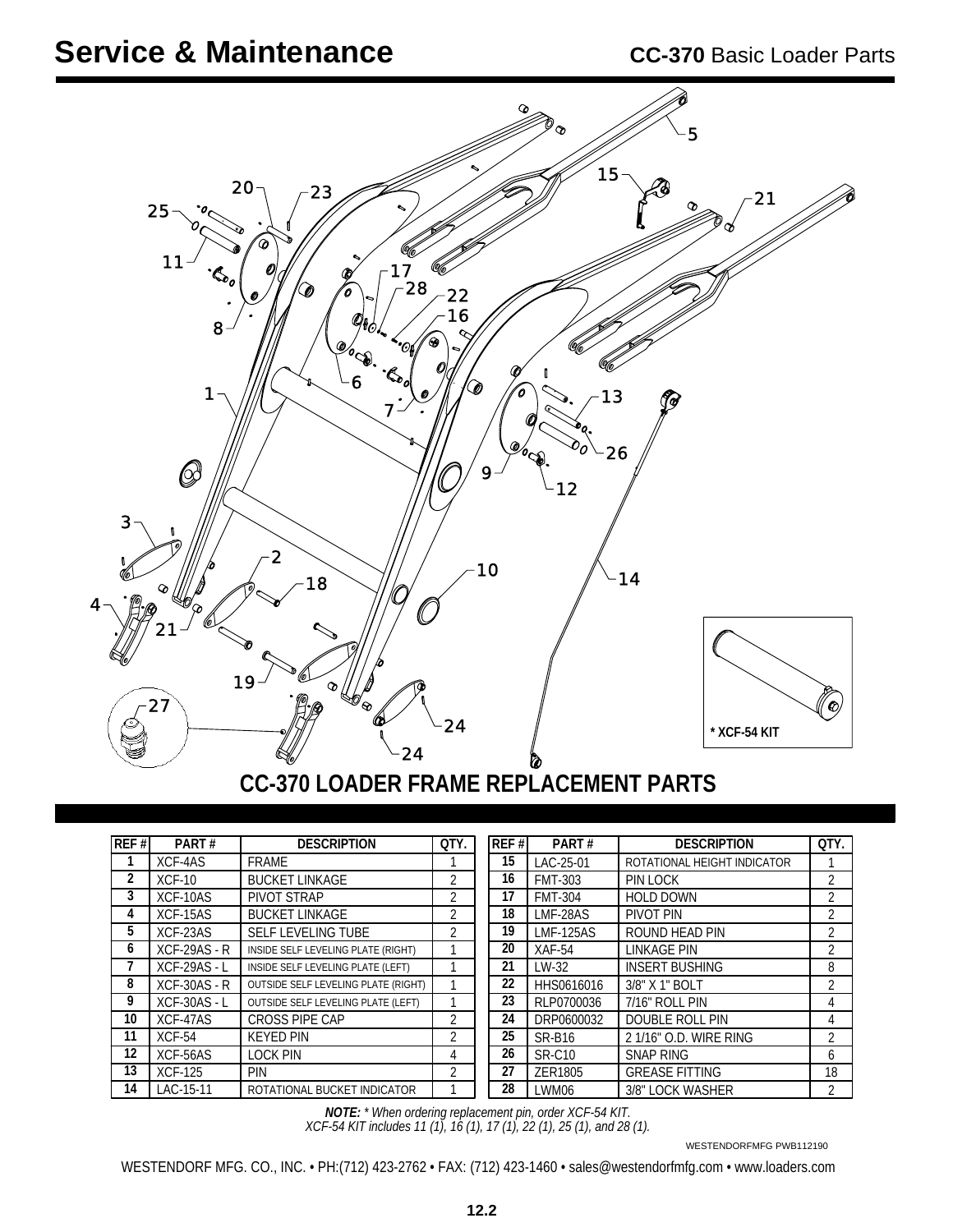### CC-370 Rotational Indicators



### **ROTATIONAL BUCKET INDICATOR**

|      | LAC-15-11        |                                  |                |  |  |  |
|------|------------------|----------------------------------|----------------|--|--|--|
| REF# | PART#            | <b>DESCRIPTION</b>               | OTY.           |  |  |  |
| 1    | <b>GRD-101AS</b> | <b>BUCKET INDICATOR</b>          |                |  |  |  |
| 2    | GRD-2AS          | <b>POINTER</b>                   |                |  |  |  |
| 3    | GRD-105          | <b>GAUGE ROD HOLDER</b>          |                |  |  |  |
| 4    | $XCF-49$         | <b>GAUGE ROD</b>                 |                |  |  |  |
| 5    | DE-GRD           | DECAL                            | 1              |  |  |  |
| 6    | GRD-126AS        | TEAR DROP BRACKET                |                |  |  |  |
| 7    | SR-C08           | <b>SNAP RING</b>                 | $\mathfrak{D}$ |  |  |  |
| 8    | HHS0616020       | 3/8" X 1 1/4" BOLT               |                |  |  |  |
| 9    | <b>HTN0616</b>   | 3/8" LOCK NUT                    |                |  |  |  |
| 10   | AHS0616006       | 3/8" X 3/8" ALLEN HEAD SET SCREW | 3              |  |  |  |
| 11   | CTK0200016       | 1/8" X 1" COTTER KEY             |                |  |  |  |

*NOTE: \*Order LAC-15-11 when ordering a complete Rotational Bucket Indicator Kit.*



## **ROTATIONAL HEIGHT INDICATOR**

|      |                                  | LAC-25-01                         |     |  |
|------|----------------------------------|-----------------------------------|-----|--|
| REF# | PART#                            | <b>DESCRIPTION</b>                | 0TY |  |
| 1    | GRD-11AS                         | <b>HEIGHT INDICATOR</b>           |     |  |
| 2    | GRD-2AS                          | <b>POINTER</b>                    | 1   |  |
| 3    | DE-GRD                           | <b>DECAL</b>                      |     |  |
| 4    | <b>BUS-105</b>                   | <b>BUSHING</b>                    |     |  |
| 5    | <b>BUS-106</b><br><b>BUSHING</b> |                                   |     |  |
| 6    | <b>BUS-107</b>                   | <b>INSERT BUSHING</b>             |     |  |
| 7    | $LM-4$                           | <b>NYLON BUSHING</b>              |     |  |
| 8    | XAF-154                          | PIN                               |     |  |
| 9    | ZER1805                          | <b>GREASE FITTING</b>             | 1   |  |
| 10   | SHS0616008                       | 3/8" X 1/2" SQUARE HEAD SET SCREW |     |  |
| 11   | AHS0616006                       | 3/8" X 3/8" ALLEN HEAD SET SCREW  | 1   |  |
| 12   | RLP0700036                       | 7/16" ROLL PIN                    | 1   |  |
| 13   | HHS0616048                       | 3/8" X 3" BOLT                    | 1   |  |
| 14   | CBF0616024                       | 3/8" X 1 1/2" CARRIAGE BOLT       |     |  |
| 15   | <b>HTN0616</b>                   | 3/8" LOCK NUT                     | 1   |  |

 *complete Rotational Height Indicator Kit. NOTE: \*Order LAC-25-01 when ordering a*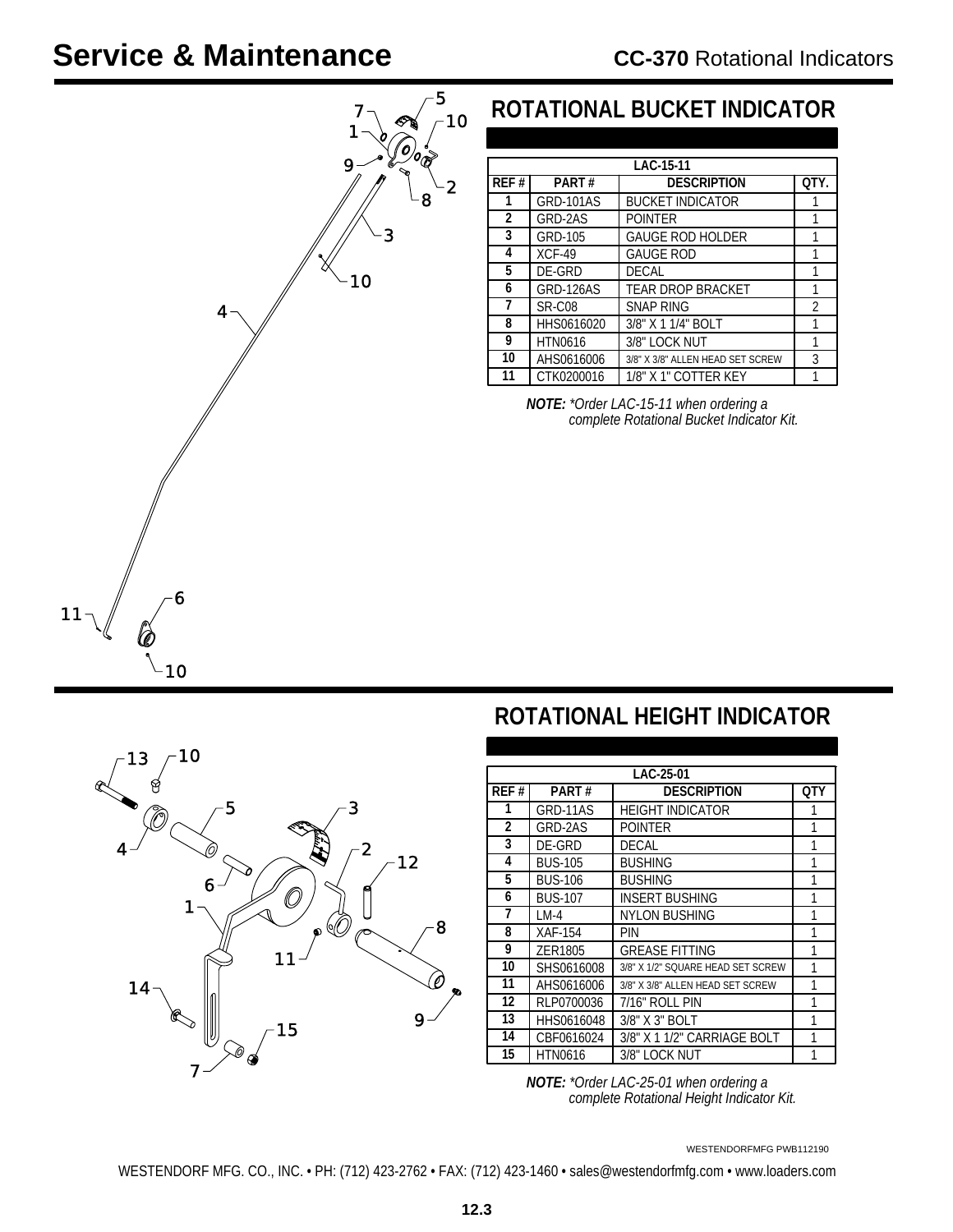

## **BUCKET**

| RFF# | <b>PART#</b> | <b>DESCRIPTION</b> | nт۱ |
|------|--------------|--------------------|-----|
|      | 960730       | 96" BUCKET         | ÷   |
|      | 1080733      | 108" BUCKET        |     |
| 2    | $CR-14$      | 96" BI ADF         |     |
|      | UB-414       | 108" BI ADF        | ٠   |

 *part number that matches. If your size is not shown, contact Westendorf Mfg. Co. NOTE: 108Q733 is not a tapered bucket. NOTE: \*Check width of the bucket and use the*



## **SNAP-ATTACH™ COUPLER (C-4B)**

| REF#           | PART#                            | <b>DESCRIPTION</b>      | OTY. |
|----------------|----------------------------------|-------------------------|------|
| 1              | <b>QC-1201COM</b>                | <b>MALE COUPLER</b>     |      |
| $\overline{2}$ | OC-1201AS                        | <b>MALE COUPLER</b>     |      |
| 3              | HHS0518016                       | 5/16" X 1" BOLT         |      |
| 4              | <b>LATCH HANDLE</b><br>QC-6AS    |                         | 1    |
| 5              | <b>HTN0518</b><br>5/16" LOCK NUT |                         | 2    |
| 6              | $OC-8$<br>LATCH                  |                         |      |
| 7              | $OC-12$                          | <b>SPRING</b>           |      |
| 8              | $OC-3$                           | <b>BOTTOM LATCH PIN</b> |      |
| 9              | XAF-55AS                         | LINKAGE PIN             | 1    |
| 10             | $LF-51$                          | LINKAGE PIN             |      |
| 11             | DRP0600028<br>DOUBLE ROLL PIN    |                         |      |
| 12             | DRP0600032                       | DOUBLE ROLL PIN         |      |
| 13             | RLP0500020                       | 5/16" X 1 1/4" ROLL PIN | 1    |
| 14             | ZER1805                          | <b>GREASE FITTING</b>   |      |

*Qty. shows number of parts received if ordered NOTE: using listed part numbers. C-4B is two (QC-1201COM) couplers.*

### **COSMETICS**

| RFF# | PART#      | <b>DESCRIPTION</b>       |  |
|------|------------|--------------------------|--|
|      | DEC-370    | DECAL KIT                |  |
| 2    | $V-9524-A$ | <b>BLACK SPRAY PAINT</b> |  |
|      | V-48782-A  | FLECTRIC ICE SPRAY PAINT |  |
| 3    | V-48782-P  | PINT ELECTRIC ICE PAINT  |  |
|      | V-9524-P   | PINT BI ACK PAINT        |  |

| REF # | PART#         | <b>DESCRIPTION</b>               | ∩тν |
|-------|---------------|----------------------------------|-----|
|       | V-48782-Q     | <b>OUART ELECTRIC ICE PAINT</b>  |     |
|       | $V-9524-C$    | <b>OUART BLACK PAINT</b>         |     |
| 5     | $V-48782 - G$ | <b>GALLON ELECTRIC ICE PAINT</b> |     |
|       | $V-9524-G$    | GALLON BLACK PAINT               |     |

*NOTE: Warning decals are available at no charge. If they become damaged or missing, order part numbers DE-SS1, DE-WLD4-A, DE-WLD5-A, DE-LD1, DE-PP, and DE-QCC.*

WESTENDORFMFG PWB112190

WESTENDORF MFG. CO., INC. • PH: (712) 423-2762 • FAX: (712) 423-1460 • sales@westendorfmfg.com • www.loaders.com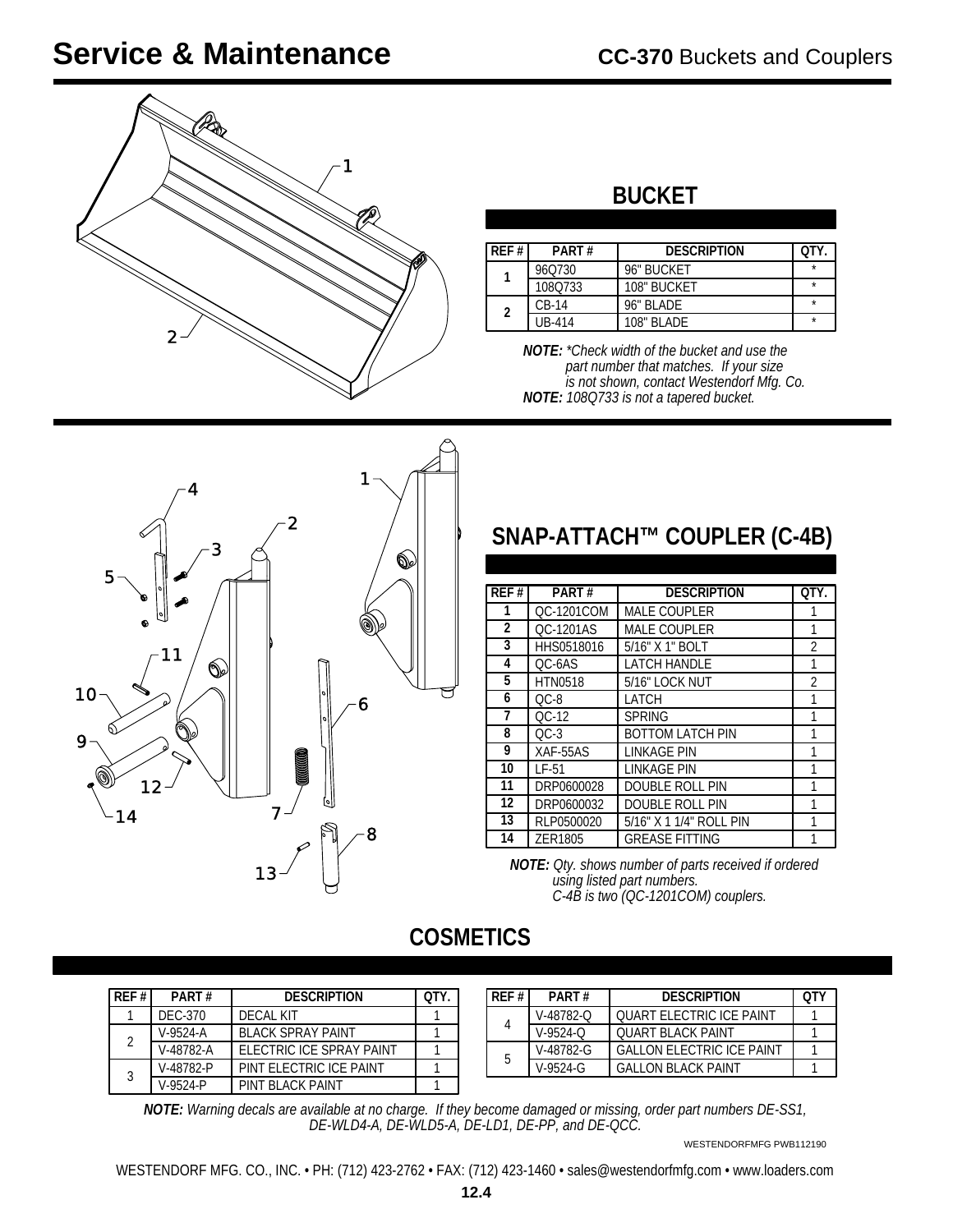

#### **STEPS TO REPAIR CYLINDER**

- **1)** At the ram end of the cylinder barrel, remove the spiral retaining ring from the top of the gland.
- **NOTE:** The G-E gland does not use the spiral retaining ring. **2)** Gently drive the gland into the barrel using a brass or non marring punch until the round retaining ring is visible.
- **3)** Remove the round retaining ring using a pair of long nose pliers. Remove the ram assembly (ram, gland, and piston) from the barrel.
- **4)** Notice the direction they're pointing so they can be properly re-assembled.
- **5)** Remove the jam nut and/or hex nut from the end of the ram.
- **6)** Remove the old seals and rings and replace them with the new seals and rings. (Seal kits are packaged for several different cylinders. You may have extra parts)
- **7)** Clean cylinder with cleaner and a clean lint free cloth.
- **8)** Lubricate the seals and rings to aid assembly.
- **9)** Assemble the cylinder by reversing the order.

#### **CYLINDER REPAIR TIPS**

- orientation. Remove parts in sequence. • When disassembling cylinders, keep the parts in correct
- and parts as they are removed. • Note the direction of the piston and gland. Lay out old seals
- Assemble cylinder in proper order; lubricate to aid assembly.

### **BUCKET CYLINDER REPLACEMENT PARTS**

| REF# | PART#                | <b>DESCRIPTION</b>     | OTY. |
|------|----------------------|------------------------|------|
|      | $B-53$               | <b>BUCKET CYLINDER</b> |      |
| 2    | B-5301               | <b>BARREL</b>          |      |
| 3    | B-5310               | <b>RAM</b>             |      |
| 4    | $G-W$                | <b>GLAND</b>           |      |
| 5    | <b>PISTON</b><br>P-B |                        |      |
| 6    | HJN1614              | 1" JAM NUT             |      |
|      | <b>HFN1614</b>       | 1" NUT                 |      |
| 8    | ZER1805              | <b>GREASE FITTING</b>  |      |
| 9    | #35CK                | <b>SEAL KIT</b>        | ÷    |

*NOTE: \* Seal kit contains parts to repair one cylinder*

WESTENDORFMFG PWB112190

WESTENDORF MFG. CO., INC. • PH: (712) 423-2762 • FAX: (712) 423-1460 • sales@westendorfmfg.com • www.loaders.com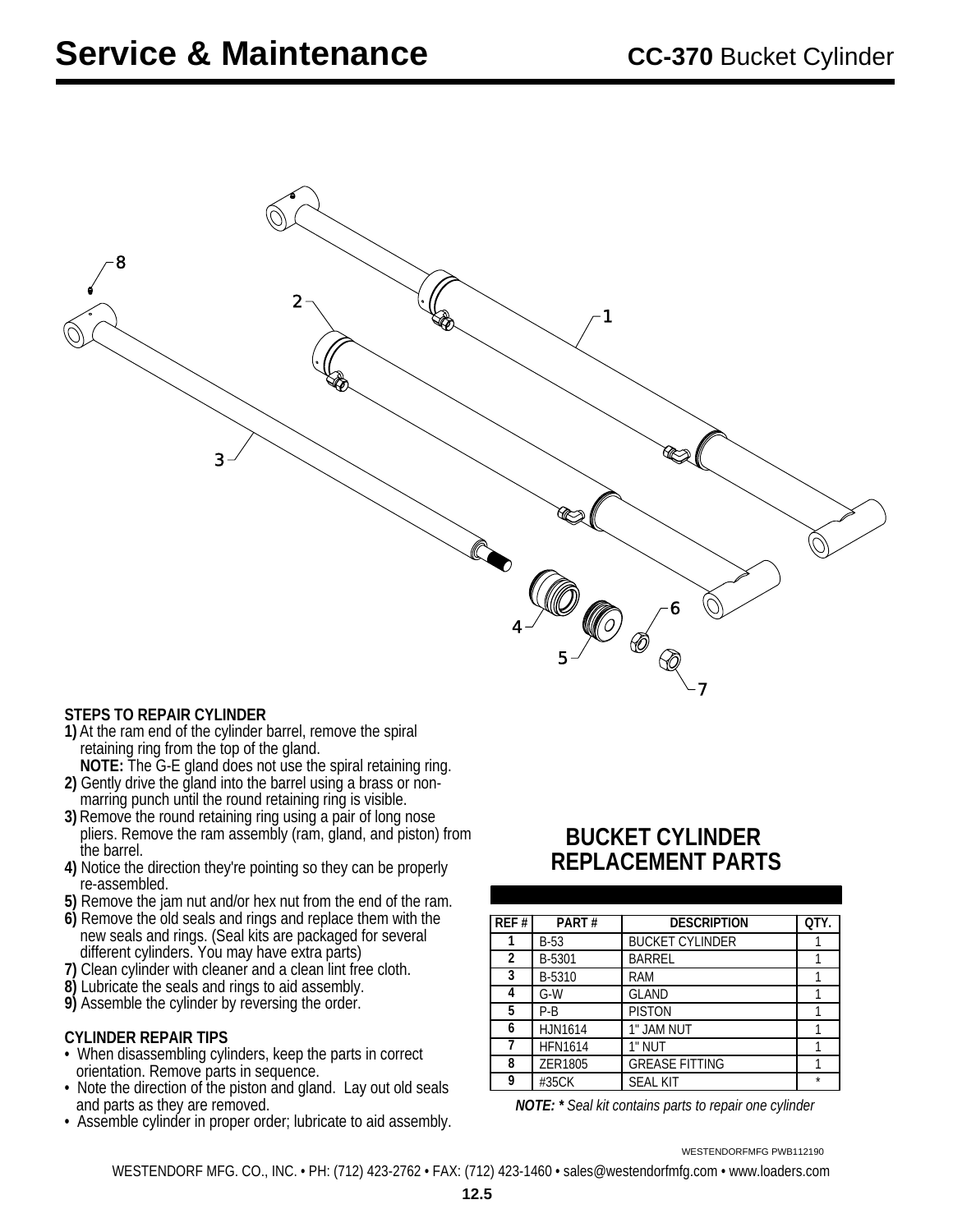

#### **STEPS TO REPAIR CYLINDER**

- 1) Extend the ram out as far as possible.
- 2) At the ram end of the cylinder barrel you will find a snap ring located either on the face of the gland or inside the notch of the gland.
- **3)** Locate the snap ring eyes (you may need to turn the gland inside the barrel to find the snap ring eyes). Compress the snap ring with snap ring pliers.
- **4)** Remove the ram assembly (ram, gland, & piston) from barrel.
- **5)** Notice the direction they are pointing so they can be properly re-assembled.
- **6)** Remove the piston and gland from the ram.
- **7)** Remove the old seals and rings and replace them with the new seals and rings. (Seal kits are packaged for several different cylinders. You may have extra parts)
- **8)** Clean the cylinder with cleaner and a clean lint free cloth.
- **9)** Lubricate the seals and rings to aid assembly.
- **10)** Assemble the cylinder by reversing the order.

#### **CYLINDER REPAIR TIPS**

- When disassembling cylinders, keep the parts in correct orientation. Remove parts in sequence.
- Note the direction of the piston and gland. Lay out old seals and parts as they are removed.
- Assemble cylinder in proper order; lubricate to aid assembly.

### **LIFT CYLINDER REPLACEMENT PARTS**

| REF# | PART#      | <b>DESCRIPTION</b>    | QTY.    |
|------|------------|-----------------------|---------|
|      | L-64       | <b>LIFT CYLINDER</b>  |         |
| 2    | L-6401     | <b>BARREL</b>         |         |
| 3    | $L - 6410$ | <b>RAM</b>            |         |
|      | G-U        | <b>GLAND</b>          |         |
| 5    | P-7        | <b>PISTON</b>         |         |
| 6    | LW-32      | <b>INSERT BUSHING</b> |         |
|      | #53CK      | <b>SEAL KIT</b>       | $\star$ |

*NOTE: \* Seal kit contains parts to repair one cylinder*